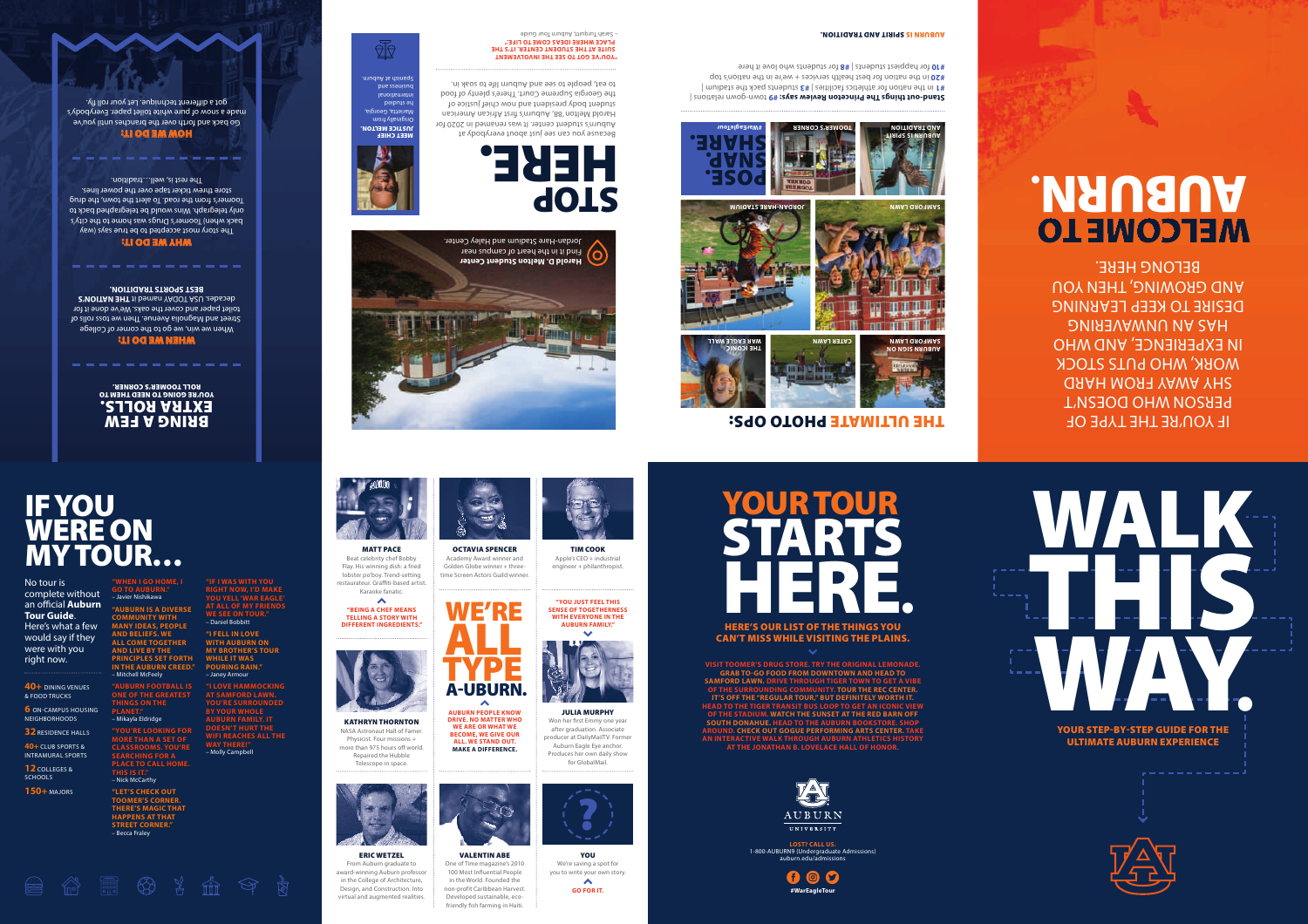## BRING A FEW EXTRA ROLLS. YOU'RE GOING TO NEED THEM TO ROLL TOOMER'S CORNER.

## WHEN WE DO IT:

When we win, we go to the corner of College Street and Magnolia Avenue. Then we toss rolls of toilet paper and cover the oaks. We've done it for decades. USA TODAY named it **THE NATION'S BEST SPORTS TRADITION.**

### WHY WE DO IT:

The story most accepted to be true says (way back when) Toomer's Drugs was home to the city's only telegraph. Wins would be telegraphed back to Toomer's from the road. To alert the town, the drug store threw ticker tape over the power lines. The rest is, well…tradition.

## HOW WE DO IT:

Go back and forth over the branches until you've made a snow of pure white toilet paper. Everybody's got a different technique. Let your roll fly.

# THE ULTIMATE PHOTO OPS:

**Stand-out things The Princeton Review says: #9** town-gown relations | **#1** in the nation for athletics facilities | **#3** students pack the stadium | **#20** in the nation for best health services + we're in the nation's top **#10** for happiest students | **#8** for students who love it here











# STOP HERE.

Because you can see just about everybody at Auburn's student center. It was renamed in 2020 for Harold Melton '88, Auburn's first African American student body president and now chief justice of the Georgia Supreme Court. There's plenty of food to eat, people to see and Auburn life to soak in.

**Harold D. Melton Student Center**  Find it in the heart of campus near Jordan-Hare Stadium and Haley Center.

#### MEET CHIEF JUSTICE MELTON. Originally from Marietta, Georgia, he studied

international business and Spanish at Auburn.



**"YOU'VE GOT TO SEE THE INVOLVEMENT SUITE AT THE STUDENT CENTER. IT'S THE PLACE WHERE IDEAS COME TO LIFE."** – Sarah Turquitt, Auburn Tour Guide







IF YOU'RE THE TYPE OF PERSON WHO DOESN'T SHY AWAY FROM HARD WORK, WHO PUTS STOCK IN EXPERIENCE, AND WHO HAS AN UNWAVERING DESIRE TO KEEP LEARNING AND GROWING, THEN YOU BELONG HERE.

# WELCOME TO AUBURN .

#### AUBURN IS SPIRIT AND TRADITION.